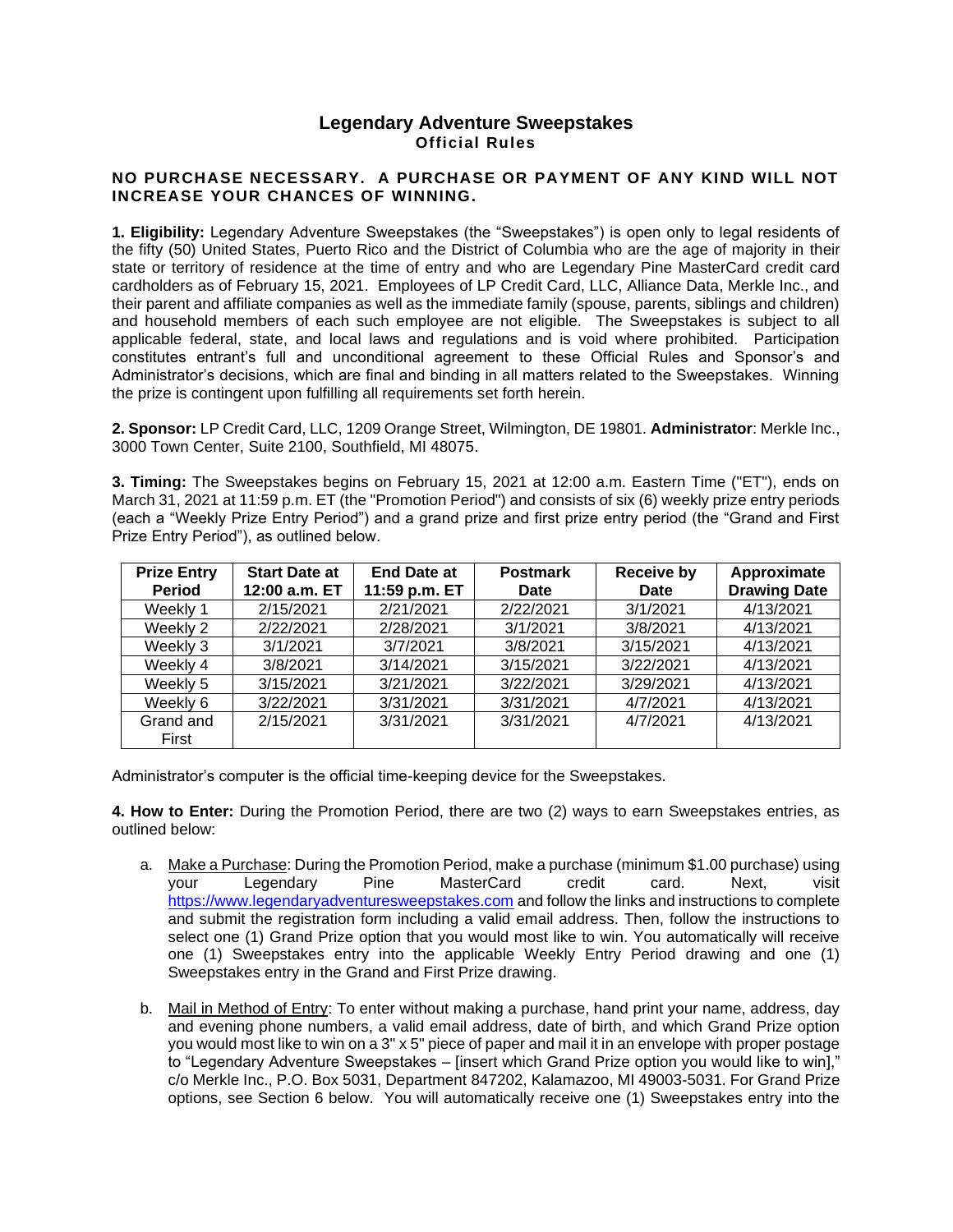applicable Weekly Entry Period drawing and one (1) Sweepstakes entry in the Grand and First Prize drawing. Limit: One (1) entry per envelope. All mail-in entries must be handwritten and must be postmarked by and received by the dates listed in the table above in Section 3. All entries become the exclusive property of Sponsor and none will be acknowledged or returned. Proof of sending or submission will not be deemed to be proof of receipt by Sponsor. Sponsor is not responsible for lost, late, incomplete, invalid, unintelligible, illegible, misdirected or postage-due entries, which will be disqualified.

Limit: Each entrant may submit up to five (5) entries per day, regardless of method of entry. Multiple entrants are not permitted to share the same email address. Any attempt by any entrant to obtain more than the stated number of entries by using multiple/different email addresses, identities, registrations and logins, or any other methods will void that entrant's entries and that entrant may be disqualified. Use of any automated system to participate is prohibited and will result in disqualification. In the event of a dispute as to any registration, the authorized account holder of the email address used to register will be deemed to be the entrant. The "authorized account holder" is the natural person assigned an email address by an Internet access provider, online service provider or other organization responsible for assigning email addresses for the domain associated with the submitted address. Each potential winner may be required to show proof of being the authorized account holder.

**5. Prize Drawings:** Administrator is an independent judging organization whose decisions as to the administration and operation of the Sweepstakes and the selection of the potential winners are final and binding in all matters related to the Sweepstakes. Administrator will randomly select the potential Entry Period winners from all eligible entries received during the applicable Entry Period, on or around the dates listed in Section 3 above. Non-winning Weekly Entry Period entries will not carry over into any subsequent Weekly Entry Period drawings. The potential winners will be notified by email coming from [customercare@helloworldfulfillment.com](mailto:customercare@helloworldfulfillment.com). Each potential Grand Prize and First Prize winner will be required to sign and return a Declaration of Compliance, Liability Waiver and where not prohibited a Publicity Release ("Declaration") which must be received by Administrator, within five (5) days of the date notice or attempted notice is sent, in order to claim the prize. If a potential winner of any prize cannot be contacted, fails to sign and return the Declaration or provide any other requested information within the required time period (if applicable), or the prize is returned as undeliverable, the potential winner forfeits the prize. Receiving a prize is contingent upon compliance with these Official Rules. In the event that a potential Grand or First Prize winner is disqualified for any reason, the applicable prize will be awarded to an alternate winner by random drawing from among all remaining eligible entries. Only three (3) alternate drawings will be held, after which the prize will remain un-awarded. Unclaimed Weekly Prizes will not be awarded. Prizes will be fulfilled within approximately 8-10 weeks after the conclusion of the Sweepstakes. If Grand Prize winner selects the automobile prize, he/she will be contacted regarding the fulfillment of the prize within 8-10 weeks of the conclusion of the Sweepstakes and the prize will be fulfilled by the designated dealership as soon as it becomes available.

## **6. Prizes:**

ONE (1) GRAND PRIZE: Grand Prize winner will select one (1) of the following prizes:

a. Grand Prize Option 1: An all-new 2021 Ford F-150. Administrator will determine all features of automobile including but not limited to color of exterior and interior, and all other features or upgrades will be allowed only if permitted by delivery dealer and paid for by winner. Winner must be a licensed driver and will be required to provide proof of insurance at time of delivery. Winner is responsible for title, license, registration, dealer preparation costs, auto insurance and other fees associated with prize. Winner must take delivery of prize from the automobile dealership designated by Administrator. Approximate Retail Value ("ARV"): \$60,000.

If Grand Prize winner selects option 1, the winner will also be provided with a single cash payment in the form of a corporate check, which is intended to assist the winner with any federal, state, or other tax obligations related to the Grand Prize (the "Tax Gross-Up Payment"). The Tax Gross-Up Payment will be \$15,000. The Grand Prize winner's actual tax liabilities related to the Grand Prize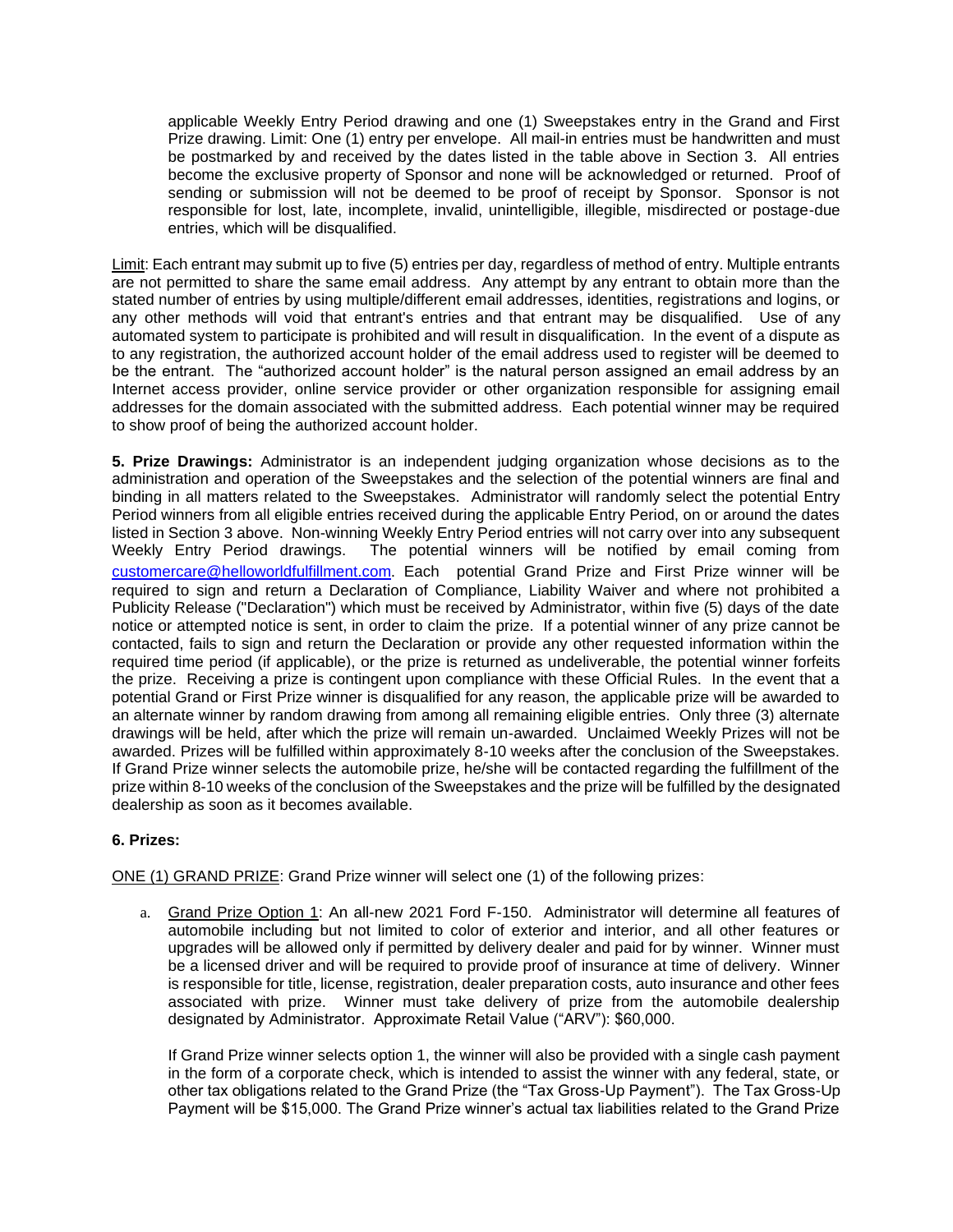could exceed the Tax Gross-Up Payment. The Grand Prize winner is solely responsible for all applicable federal, state, or other tax obligations related to the Grand Prize. Sponsor will not provide any further assistance toward the winner's tax obligations.

Total ARV of Grand Prize option 1: \$75,000.

b. Grand Prize Option 2: A \$75,000 check. The Grand Prize winner is solely responsible for all applicable federal, state, or other tax obligations related to the Grand Prize. Sponsor will not provide any further assistance toward the winner's tax obligations.

Total value of Grand Prize option 2: \$75,000.

c. Grand Prize Option 3: A trip for two (2) to the Seven Wonders of the World Trip: Chichen Itza; Machu Picchu; The Roman Colosseum; The Pyramids (Egypt); Petra (Aman Jordan); Taj Mahal; The Great Wall of China. (Destinations: Cancun, Mexico; Lima, Peru; Rome, Italy; Cairo, Egypt; Aman Jordan; Agra, India; Beijing, China). Trip package includes round trip, coach-class air transportation for two (2) from a major airport near winner's home (determined by Administrator in its sole discretion) to seven (7) cities listed above; twenty-one (21) nights' accommodations at a hotel determined by Administrator in its sole discretion (single room, double occupancy); round-trip airport transfers via private sedan with meet and greet; one (1) tour for winner and one (1) guest in seven (7) cities (all details determined by Administrator in its sole discretion); \$800 for Visa application fees; \$5,000 spending money; and travel agent services. Winner must complete the trip within one (1) year from the drawing date or prize will be forfeited. Trip must be booked at least twenty-one (21) days prior to departure. Travel and accommodations are subject to availability and blackout dates. Travel must be round trip. Administrator will determine airline and flight itinerary in its sole discretion. No refund or compensation will be made in the event of the cancellation or delay of any flight. Travel is subject to the terms and conditions set forth in this Sweepstakes, and those set forth by the Administrator's airline carrier of choice as detailed in the passenger ticket contract. All expenses and incidental travel costs not expressly stated in the package description above, including but not limited to, ground transportation, meals, incidentals, gratuities, passenger tariffs or duties, airline fees, surcharges, airport fees, service charges or facility charges, personal charges at lodging, security fees, taxes or other expenses are the responsibility solely of winner. Unless child of winner, travel companion must be eighteen (18) years of age or older as of the date of departure and must travel on same itinerary and at the same time as the winner. Travel companion must execute liability/publicity releases prior to issuance of travel documents. Winner and travel companions are solely responsible for obtaining valid passports and any other documents necessary for international travel. Travel restrictions, conditions and limitations may apply.If in the judgment of Administrator air travel is not required due to winner's proximity to prize location, ground transportation will be substituted for round trip air travel at Administrator's sole discretion. Neither Sponsor nor Administrator will replace any lost, mutilated, or stolen tickets, travel vouchers or certificates. Neither Sponsor nor Administrator is responsible if tour is delayed, postponed or cancelled for any reason, in which event that portion of prize is forfeited in its entirety and no substitution will be provided except as in Administrator's sole discretion. Actual value may vary based on airfare fluctuations and distance between departure and destination. Winner will not receive difference between actual and approximate retail value. ARV: \$44,800.

If Grand Prize winner selects option 3, winner will also be provided with a single cash payment in the form of a corporate check, which is intended to assist the winner with any federal, state, or other tax obligations related to the Grand Prize (the "Tax Gross-Up Payment"). The Tax Gross-Up Payment will be \$15,000. The Grand Prize winner's actual tax liabilities related to the Grand Prize could exceed the Tax Gross-Up Payment. The Grand Prize winner is solely responsible for all applicable federal, state, or other tax obligations related to the Grand Prize. Sponsor will not provide any further assistance toward the winner's tax obligations.

Total ARV of Grand Prize option 3: \$59,800.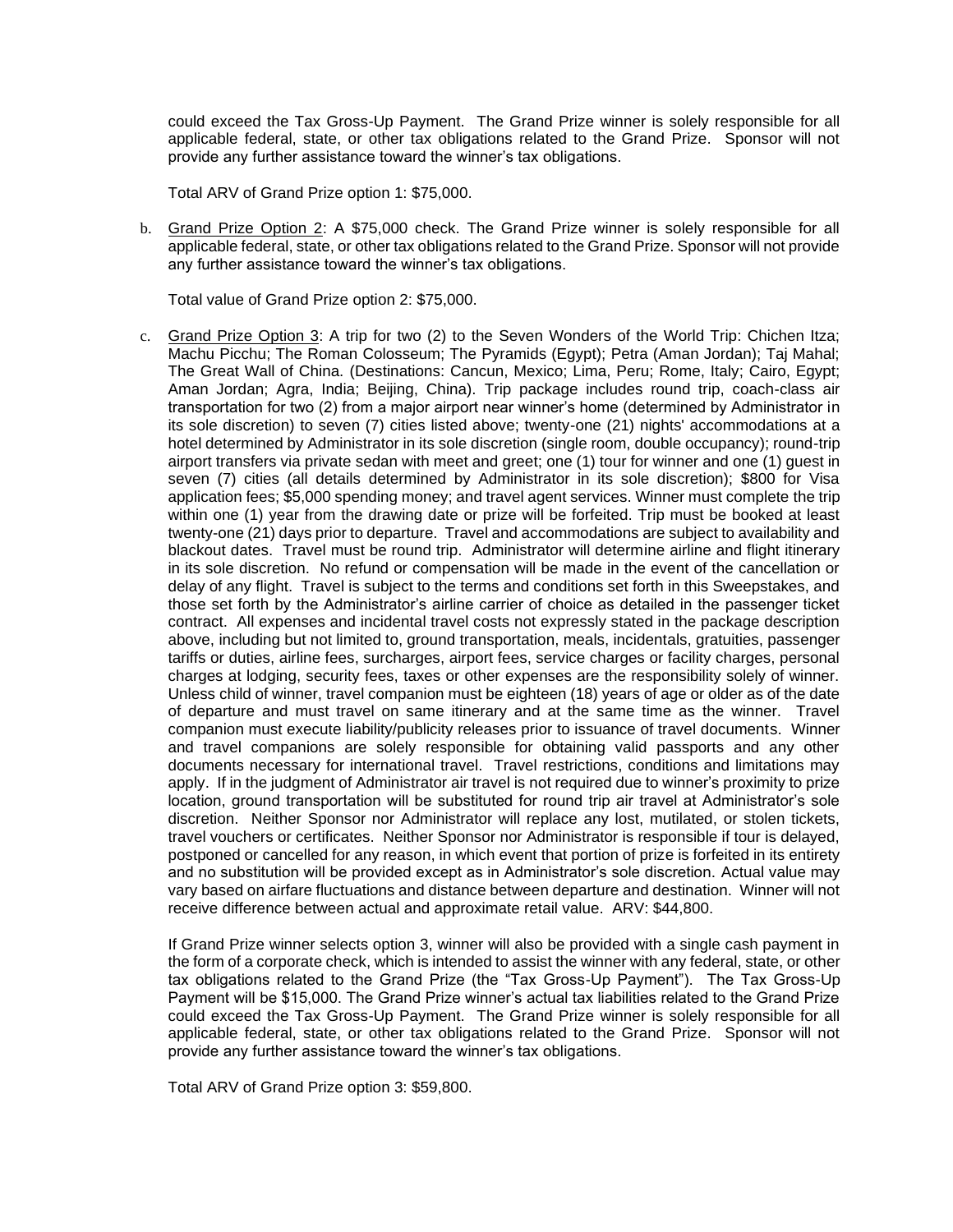THREE (3) FIRST PRIZES: Each First Prize winner will select one (1) of the following prizes:

- a. First Prize Fishing Trip Option: A trip for two (2) to San Diego, California. Trip package includes round trip, coach-class air transportation for two (2) from a major airport near winner's home (determined by Administrator in its sole discretion) to San Diego, California; three (3) nights' accommodations at a hotel determined by Administrator in its sole discretion (single room, double occupancy); a \$600 allowance for full-size rental car for length of stay; 3/4 Day Deep Sea Fishing trip for two (2); Coronado Island; includes fishing license, tackle, bait, lunch and fees; and travel agent services. ARV: \$5,200.
- b. First Prize Hunting Trip Option: A trip for two (2) to Bozeman, Montana. Trip package includes round trip, coach-class air transportation for two (2) from a major airport near winner's home (determined by Administrator in its sole discretion) to Bozeman, Montana; two (2) day Elk Hunt for two (2) (includes lodging, meals, license, trophy; guided hunt; transportation on property); ground transportation to and from destination airport and hotel; and travel agent services. ARV: \$5,100.
- c. First Prize Hiking Trip Option: A trip for two (2) to city near the winner's choice of a U.S. Park. Trip package includes round trip, coach-class air transportation for two (2) from a major airport near winner's home (determined by Administrator in its sole discretion) to city near the winner's choice of a U.S. Park; a \$600 allowance for full-size rental car for length of stay; America the Beautiful National Park Pass for two (2); a \$2,500 allowance for lodging, meals and activities; and travel agent services. ARV: \$5,350.
- d. Cash Option: A \$5,000 check. ARV: \$5,000.

If winner does not meet requirements for rental car, that portion of the prize will be forfeited in its entirety (if applicable with selected trip option). Winner must complete the trip within one (1) year from the drawing date or prize will be forfeited. Trip must be booked at least twenty-one (21) days prior to departure. Travel and accommodations are subject to availability and blackout dates. Travel must be round trip. Administrator will determine airline and flight itinerary in its sole discretion. No refund or compensation will be made in the event of the cancellation or delay of any flight. Travel is subject to the terms and conditions set forth in this Sweepstakes, and those set forth by the Administrator's airline carrier of choice as detailed in the passenger ticket contract. All expenses and incidental travel costs not expressly stated in the package description above, including but not limited to, ground transportation, meals, incidentals, gratuities, passenger tariffs or duties, airline fees, surcharges, airport fees, service charges or facility charges, personal charges at lodging, security fees, taxes or other expenses are the responsibility solely of winner. Unless child of winner, travel companion must be eighteen (18) years of age or older as of the date of departure or a sibling/friend of winner with the appropriate parental permissions and releases and must travel on same itinerary and at the same time as the winner. Travel companion must execute liability/publicity releases prior to issuance of travel documents. Travel restrictions, conditions and limitations may apply.If in the judgment of Administrator air travel is not required due to winner's proximity to prize location, ground transportation will be substituted for round trip air travel at Administrator's sole discretion. Neither Sponsor nor Administrator will replace any lost, mutilated, or stolen tickets, travel vouchers or certificates. Neither Sponsor nor Administrator is responsible if event is delayed, postponed or cancelled for any reason, in which event that portion of prize is forfeited in its entirety and no substitution will be provided except as in Administrator's sole discretion. Actual value may vary based on airfare fluctuations and distance between departure and destination. Winner will not receive difference between actual and approximate retail value.

THREE HUNDRED (300) WEEKLY PRIZES (Fifty (50) awarded per Weekly Entry Period): 5,000 rewards points (the equivalent of a \$25 statement credit) awarded to their Legendary Pine account. ARV: \$25. The Legendary Pine Rewards Program is serviced by Comenity Bank, which is solely responsible for the program's operation. Comenity Bank may change the terms of the program at any time without notice. Please refer to Rewards Terms & Conditions for additional details at comenity.net/legendarypine.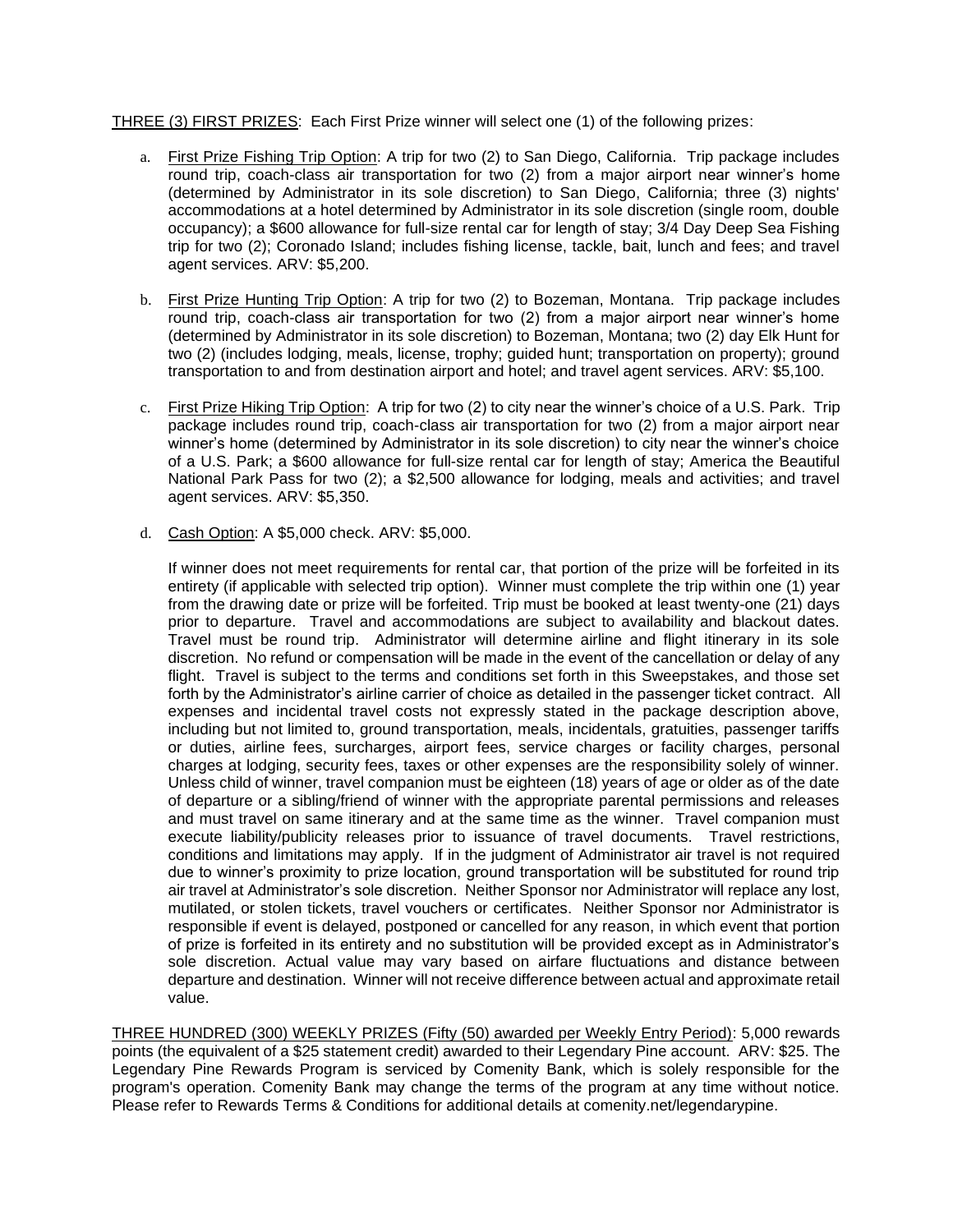For All Prizes: Prizes are non-transferable and no substitution will be made except as provided herein at the Sponsor's sole discretion. Sponsor reserves the right to substitute a prize for one of equal or greater value if the designated prize should become unavailable or unable to be fully awarded for any reason-, including impacts on travel caused by COVID-19. Winners are responsible for all taxes and fees associated with prize receipt and/or use. Odds of winning a prize depend on the number of eligible entries received during the applicable Entry Period. Limit: One (1) Grand Prize or one (1) First Prize per person. Total ARV of all prizes: up to \$98,550.

**7. Release:** By receipt of any prize, winners agree to release and hold harmless Sponsor, Alliance Data, Administrator, and their respective subsidiaries, affiliates, suppliers, distributors, advertising/promotion agencies, and prize suppliers, and each of their respective parent companies and each such company's officers, directors, employees and agents (collectively, the "Released Parties") from and against any claim or cause of action, including, but not limited to, personal injury, death, or damage to or loss of property, arising out of participation in the Sweepstakes or receipt or use or misuse of any prize.

**8. Publicity:** Except where prohibited, participation in the Sweepstakes constitutes each winner's consent to Sponsor's and its agents' use of winner's name, likeness, photograph, voice, opinions and/or hometown and state for promotional purposes in any media, worldwide, without further payment or consideration.

**9. General Conditions:** Sponsor reserves the right to cancel, suspend and/or modify the Sweepstakes, or any part of it, if any fraud, technical failures, human error or any other factor impairs the integrity or proper functioning of the Sweepstakes, as determined by Sponsor in its sole discretion. In such event, Sponsor, in its sole discretion, may elect to hold a random drawing from among all eligible entries received up to the date of discontinuance for any or all of the prizes offered herein. Sponsor reserves the right, in its sole discretion, to disqualify any individual it finds to be tampering with the entry process or the operation of the Sweepstakes or to be acting in violation of the Official Rules of this or any other promotion or in an unsportsmanlike or disruptive manner. Any attempt by any person to deliberately undermine the legitimate operation of the Sweepstakes may be a violation of criminal and civil law, and, should such an attempt be made, Sponsor reserves the right to seek damages from any such person to the fullest extent permitted by law. Sponsor's failure to enforce any term of these Official Rules shall not constitute a waiver of that provision.

**10. Limitations of Liability:** The Released Parties are not responsible for: (1) any incorrect or inaccurate information, whether caused by entrants, printing errors or by any of the equipment or programming associated with or utilized in the Sweepstakes; (2) technical failures of any kind, including, but not limited to malfunctions, interruptions, or disconnections in phone lines or network hardware or software; (3) unauthorized human intervention in any part of the entry process or the Sweepstakes; (4) technical or human error which may occur in the administration of the Sweepstakes or the processing of entries; (5) late, lost, undeliverable, damaged or stolen mail; or (6) any injury or damage to persons or property which may be caused, directly or indirectly, in whole or in part, from entrant's participation in the Sweepstakes or receipt or use or misuse of any prize. If for any reason an entrant's entry is confirmed to have been erroneously deleted, lost, or otherwise destroyed or corrupted, entrant's sole remedy is another entry in the Sweepstakes, if it is possible. No more than the stated number of prizes will be awarded. In the event that production, technical, seeding, programming or any other reasons cause more than the stated number of prizes as set forth in these Official Rules to be available and/or claimed, Sponsor reserves the right to award only the stated number of prizes by a random drawing among all legitimate, un-awarded, eligible prize claims.

**11. Disputes:** Except where prohibited, entrant agrees that: (1) any and all disputes, claims and causes of action arising out of or connected with this Sweepstakes or any prize awarded shall be resolved individually, without resort to any form of class action, and exclusively by the United States District Court for the Eastern District of Michigan (Southern Division) or the appropriate Michigan State Court located in Oakland County, Michigan; (2) any and all claims, judgments and awards shall be limited to actual out-of-pocket costs incurred, including costs associated with entering this Sweepstakes, but in no event attorneys' fees; and (3) under no circumstances will entrant be permitted to obtain awards for, and entrant hereby waives all rights